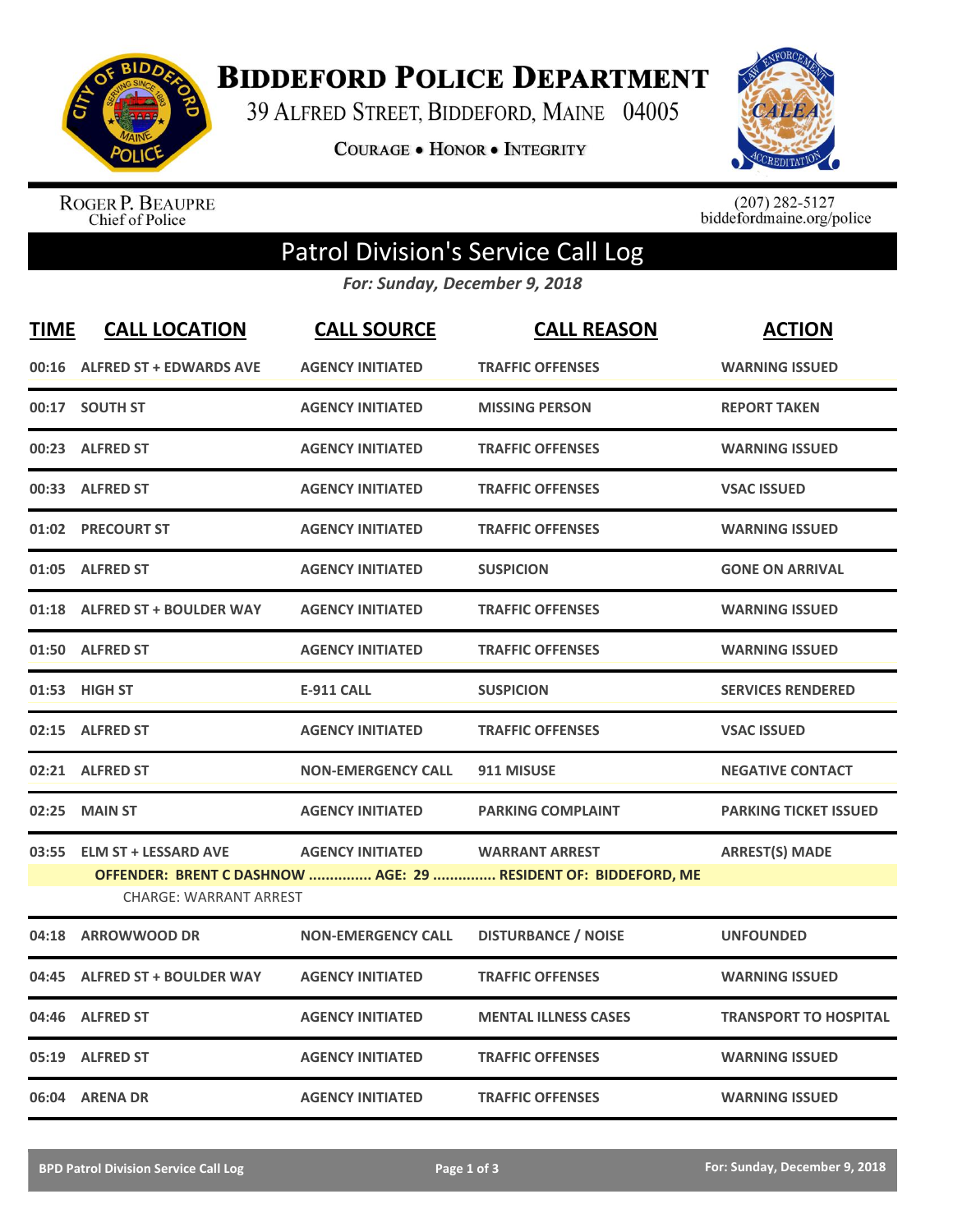| <b>TIME</b> | <b>CALL LOCATION</b>         | <b>CALL SOURCE</b>        | <b>CALL REASON</b>                                 | <b>ACTION</b>             |
|-------------|------------------------------|---------------------------|----------------------------------------------------|---------------------------|
|             | 06:14 MARINER WAY            | <b>AGENCY INITIATED</b>   | <b>TRAFFIC OFFENSES</b>                            | <b>WARNING ISSUED</b>     |
|             | 09:01 WATER ST + HIGH ST     | <b>AGENCY INITIATED</b>   | <b>TRAFFIC OFFENSES</b>                            | <b>WARNING ISSUED</b>     |
|             | 09:09 ELM ST + JANELLE ST    | <b>AGENCY INITIATED</b>   | <b>TRAFFIC OFFENSES</b>                            | <b>NO ACTION REQUIRED</b> |
|             | 09:16 MAIN ST                | <b>AGENCY INITIATED</b>   | <b>TRAFFIC OFFENSES</b>                            | <b>WARNING ISSUED</b>     |
|             | 09:20 ELM ST                 | <b>AGENCY INITIATED</b>   | <b>TRAFFIC OFFENSES</b>                            | <b>WARNING ISSUED</b>     |
|             | 09:40 ALFRED ST + LAMBERT ST | <b>AGENCY INITIATED</b>   | <b>TRAFFIC OFFENSES</b>                            | <b>WARNING ISSUED</b>     |
| 10:09       | <b>MEDICAL CENTER DR</b>     | <b>NON-EMERGENCY CALL</b> | <b>SUSPICION</b>                                   | <b>REPORT TAKEN</b>       |
|             | 10:32 PINE ST                | <b>E-911 CALL</b>         | <b>JUVENILE OFFENSES</b>                           | <b>SERVICES RENDERED</b>  |
|             | 11:25 POOL ST                | <b>AGENCY INITIATED</b>   | <b>TRAFFIC OFFENSES</b>                            | <b>WARNING ISSUED</b>     |
|             | 11:38 CUTTS ST               | <b>E-911 CALL</b>         | 911 MISUSE                                         | <b>WARNING ISSUED</b>     |
|             | 12:17 ALFRED ST              | <b>NON-EMERGENCY CALL</b> | <b>ARTICLES LOST/FOUND</b>                         | <b>REPORT TAKEN</b>       |
|             | 12:32 ALFRED ST              | <b>WALK-IN AT STATION</b> | <b>COURT ORDERED CHECK IN</b>                      | <b>NO VIOLATION</b>       |
| 12:38       | <b>CLIFFORD ST</b>           | <b>NON-EMERGENCY CALL</b> | <b>ARTICLES LOST/FOUND</b>                         | <b>SERVICES RENDERED</b>  |
|             | 12:39 FREEMAN ST             | <b>NON-EMERGENCY CALL</b> | <b>ROAD HAZARD</b>                                 | <b>SERVICES RENDERED</b>  |
|             | 14:08 HILL ST                | <b>E-911 CALL</b>         | <b>DOMESTIC COMPLAINTS</b>                         | <b>SERVICES RENDERED</b>  |
|             | 14:29 TWIN ISLAND DR         | <b>WALK-IN AT STATION</b> | <b>BURGLARY OF A MOTOR VEHICLE</b>                 | <b>REPORT TAKEN</b>       |
|             | 14:35 ALFRED ST              | <b>NON-EMERGENCY CALL</b> | <b>COURT ORDERED CHECK IN</b>                      | <b>NO ACTION REQUIRED</b> |
|             | <b>15:08 PINE ST</b>         | <b>NON-EMERGENCY CALL</b> | 911 MISUSE                                         | <b>NEGATIVE CONTACT</b>   |
|             | 15:35 ELM ST                 | <b>AGENCY INITIATED</b>   | <b>ANIMAL COMPLAINT</b>                            | <b>SERVICES RENDERED</b>  |
|             | <b>15:45 WENTWORTH ST</b>    | <b>NON-EMERGENCY CALL</b> | ATTEMPTED/THREATENED SUICIDE TRANSPORT TO HOSPITAL |                           |
|             | <b>15:55 MAIN ST</b>         | <b>NON-EMERGENCY CALL</b> | <b>TRESPASSING</b>                                 | <b>GONE ON ARRIVAL</b>    |
|             | 16:24 ALFRED ST              | <b>WALK-IN AT STATION</b> | <b>COURT ORDERED CHECK IN</b>                      | <b>SERVICES RENDERED</b>  |
|             | 16:38 ELM ST + LINDALE AVE   | <b>AGENCY INITIATED</b>   | <b>TRAFFIC OFFENSES</b>                            | <b>WARNING ISSUED</b>     |
|             | 16:48 ELM ST + GRAYSON ST    | <b>AGENCY INITIATED</b>   | <b>TRAFFIC OFFENSES</b>                            | <b>WARNING ISSUED</b>     |
|             | 16:55 ALFRED ST              | <b>NON-EMERGENCY CALL</b> | <b>SUSPICION</b>                                   | <b>SERVICES RENDERED</b>  |
|             | 17:21 PINE ST                | <b>NON-EMERGENCY CALL</b> | <b>ASSAULT</b>                                     | <b>REPORT TAKEN</b>       |